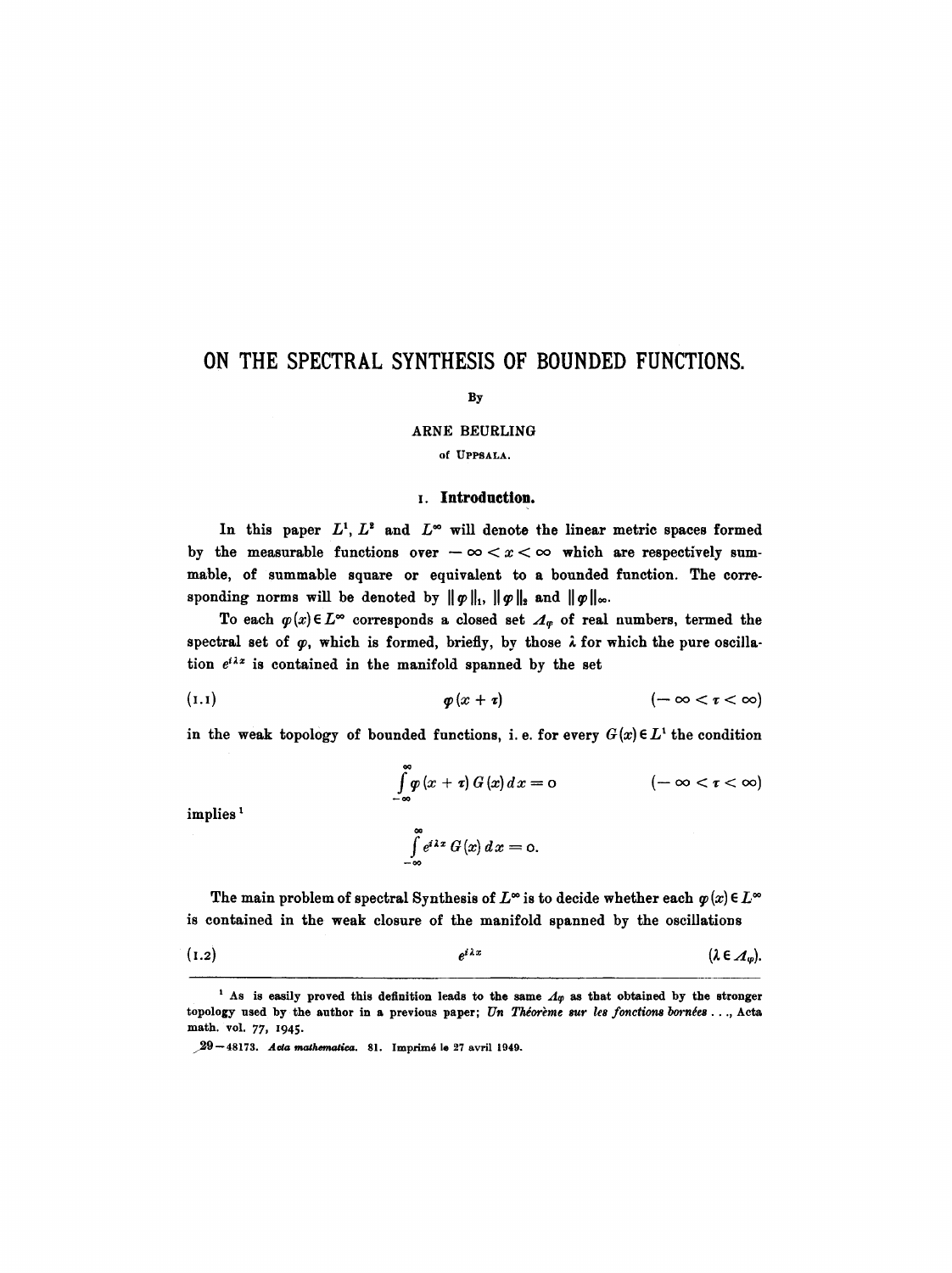This delicate problem is still unsolved but recent progress is due to L. Schwartz, who has shown by an exemple that for a bounded function in an Euclidean space of dimension  $n \geq 3$  the spectral Synthesis is in general not possible in the weak topology.<sup>1</sup> Even if this fact does not settle the question in the onedimensional case, it has inspired the author to publish some older results which can be extended to the case of any dimension and therefore may be of some interest.

Let us first mention that both in spectral Analysis and in spectral Synthesis the main question is to find the best topology, i. e. the strongest, in which the closures of the sets  $(1,1)$  and  $(1,2)$  have certain properties given a priori. As for the Analysis this topology is known and proves to be considerably stronger than the ordinary weak topology, and it now seems probable that a similar property, but of opposite effect, may occur in the problem of spectral Synthesis, i.e. the weak topology is probably too narrow, even in the one-dimensional case. This evidently disturbs the symmetry of the theory, but on the other hand it gives rise to an interesting problem which we pose as follows:

For what positive weight-functions  $w(x) \in L^1$  is it true that to any  $\varphi(x) \in L^{\infty}$ and any  $\varepsilon > 0$ , a trigonometric polynomial

$$
\sum c_{\nu} e^{i\lambda_{\nu}x} \qquad (\lambda_{\nu} \in \mathcal{A}_{\varphi})
$$

*tan always be found such that* 

(1.3) 
$$
\int_{-\infty}^{\infty} |\varphi(x) - \sum c_{\nu} e^{i\lambda_{\nu}x}| w(x) dx < \varepsilon
$$

In this paper we shall neither consider the case where  $w(x)$  is subject to a restrictive condition implying that

$$
\int\limits_{|x|>a}w(x)\,dx
$$

can not tend to zero arbitrarily slowly as  $a \rightarrow \infty$ , nor the case where  $\Lambda_{\varphi}$  is restricted by special conditions. We aim merely at the following result:

**Theorem 1.** If  $w(x) = w(|x|)$  is a non-increasing function of  $|x|$ , then the *approximation* (I.3) *is always possible.* 

In the following we shall briefly call a weight-function  $w(x)$  regular if the approximation (I.3) can be realised.

<sup>&</sup>lt;sup>1</sup> The result is to be published in C. R. de l'Academie des Sciences, vol. 227.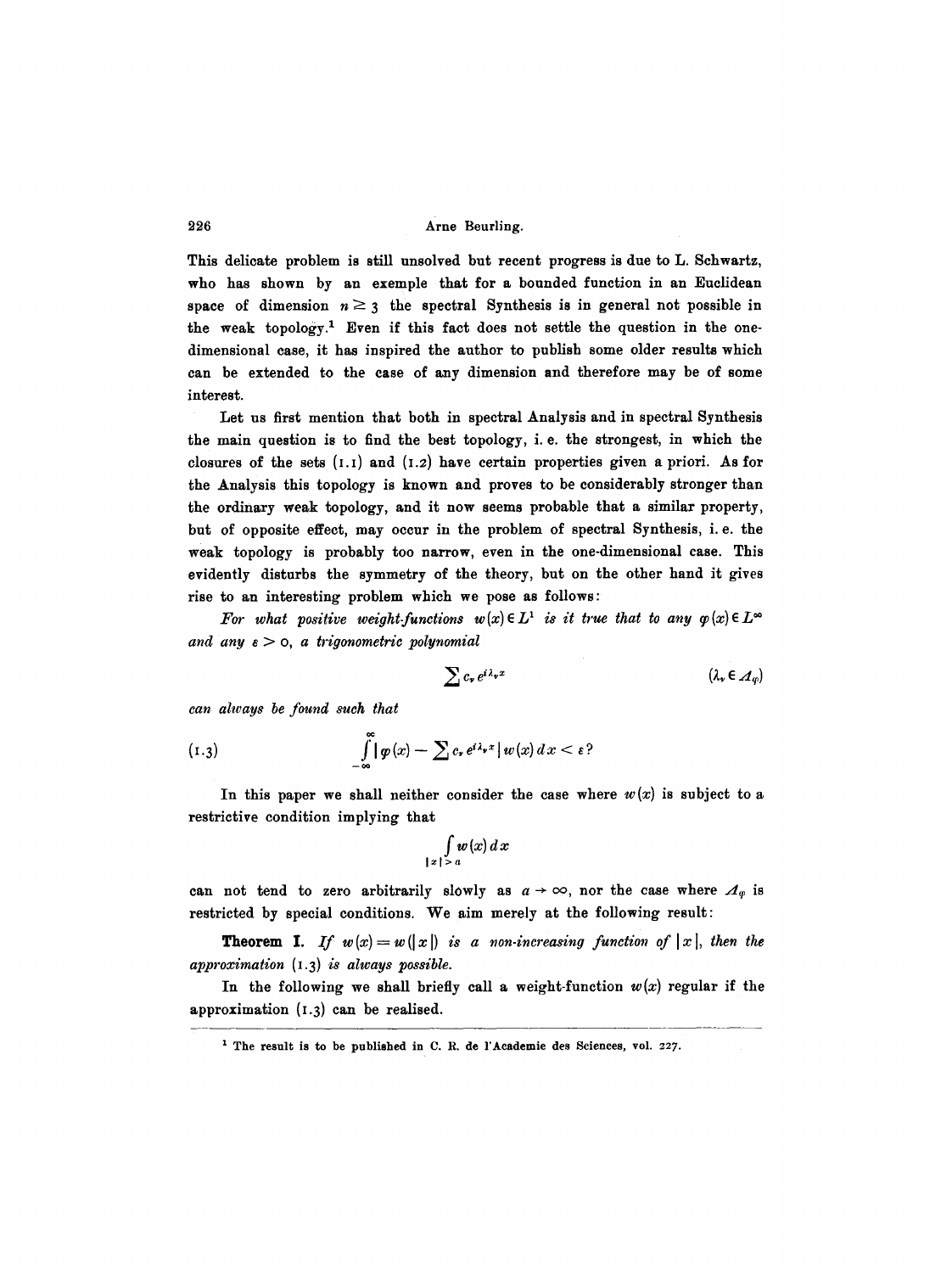#### **2. On Contractions of Functions.**

By a contraction of a domain  $D$  in the complex z-plane we shall mean a transformation T of D such that for every pair of points  $z_1, z_2 \in D$ 

$$
|Tz_1-Tz_2|\leq |z_1-z_2|.
$$

If  $f(t)$  is a function with values in D, we shall call the function  $g(t) = Tf(t)$  a contraction of  $f(t)$ . More generally,  $f(t)$  and  $g(t)$  being two functions defined for the same  $t, g(t)$  shall be called a contraction of  $f(t)$  if for any pair of arguments  $t_1, t_2,$ 

$$
|g(t_1) - g(t_2)| \leq |f(t_1) - f(t_2)|.
$$

If  $C$  is a closed convex set of points we are especially interested in the contraction  $T$  defined as the projection of the entire  $z$ -plane on  $C$ , viz.

$$
Tz = \begin{cases} z & \text{if } z \in C \\ z' & \text{if } z \notin C \end{cases}
$$

 $z'$  being the point  $\in C$  whose distance to  $z$  is a minimum. In particular, when C is the circle  $|z| \leq \varrho$ ,  $(\varrho > 0)$ , we set

$$
(2.1) \t\t T_{\varrho} z = \begin{cases} z & \text{if} \quad |z| \leq \varrho \\ \varrho \frac{z}{|z|} & \text{if} \quad |z| > \varrho \end{cases}
$$

and call  $T_{\varrho}$  a circular projection.

Consider now the space  $A$  of functions

(2.2) 
$$
J(t) = \int_{-\infty}^{\infty} e^{-itx} F(x) dx, \qquad (F \in L^{1})
$$

with the metric

$$
||f|| = ||F||_1,
$$

and let  $A^*$  be the subset of A formed by the functions  $f(t)$  for which

(2.4) 
$$
F^*(x) = \sup_{|\xi| > |x|} |F(\xi)|
$$

is also summable over  $-\infty < x < \infty$ . In  $A^*$  we shall use the metric

$$
||f||^* = ||F^*||_1.
$$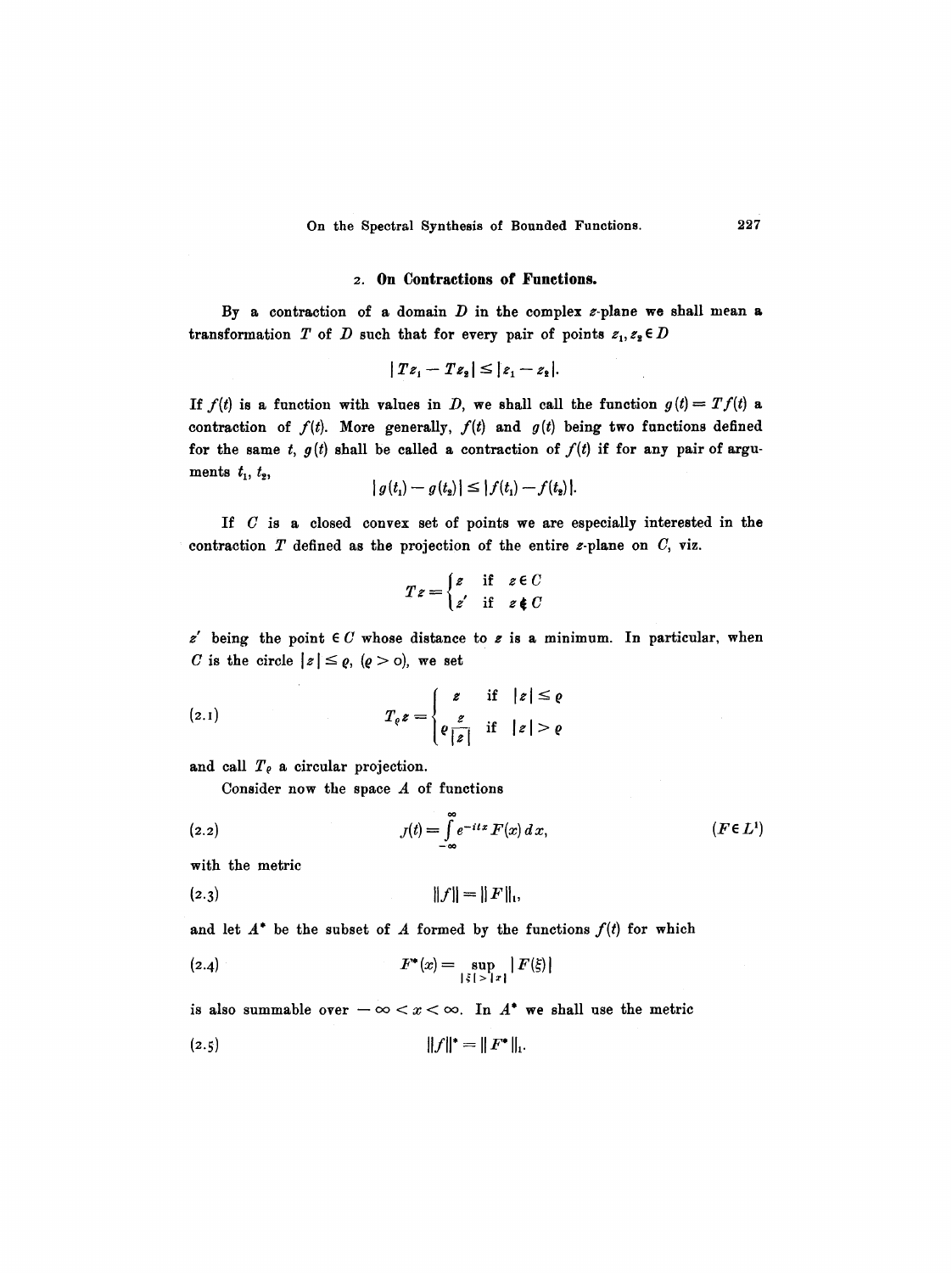A function  $f(t)$  shall be called contractible in the space A if each of its contractions  $g(t)$ , normalized by the condition

$$
\lim_{t = \infty} g(t) = 0,
$$

also belongs to A. Moreover, we shall say that  $f(t)$  is uniformly contractible in the space A, if for any sequence of normalized contractions  $g_n(t)$ , converging to zero as  $n \to \infty$ ,

(2.7) 
$$
\lim_{n = \infty} \|g_n\| = 0.
$$

**Theorem** II. *A sufficient condition for w(x) to be a regular weight-function is that every measurable F(x) of the class* 

$$
(2.8) \t\t\t\t |F(x)| \leq w(x),
$$

has a Fourier transform  $f(t)$  which is uniformly contractible in the space  $A$ .

Consider the linear metric space of measurable functions  $\psi(x)$  with the norm

$$
\int_{-\infty}^{\infty} |\psi(x)| w(x) dx.
$$

According to a classical theorem due to F. Riesz and Banach the approximation (1.3) is possible if and only if, for every linear and bounded functional  $F(\psi)$  in this space, the relations

 $F(\varphi) = 0.$ 

$$
F(e^{i\lambda x}) = 0 \qquad (\lambda \in \mathcal{A}_{\varphi})
$$

imply

It is, however, well known that 
$$
F(\psi)
$$
 can be expressed in the form

$$
F(\psi) = \int_{-\infty}^{\infty} \psi(x) \overline{F(x)} dx,
$$

where  $F(x)$  is a certain measurable function such that almost everywhere

$$
|F(x)| \leq C w(x) \qquad (C = \text{const.} < \infty).
$$

Without loss of generality we may assume  $C = I$ , and we then have to prove that for any  $F(x)$  of the class  $(2.8)$ , the hypothesis

(2.9) 
$$
f(t) = \int_{-\infty}^{\infty} e^{-itx} F(x) dx = 0, \qquad (t \in \mathcal{A}_{\varphi})
$$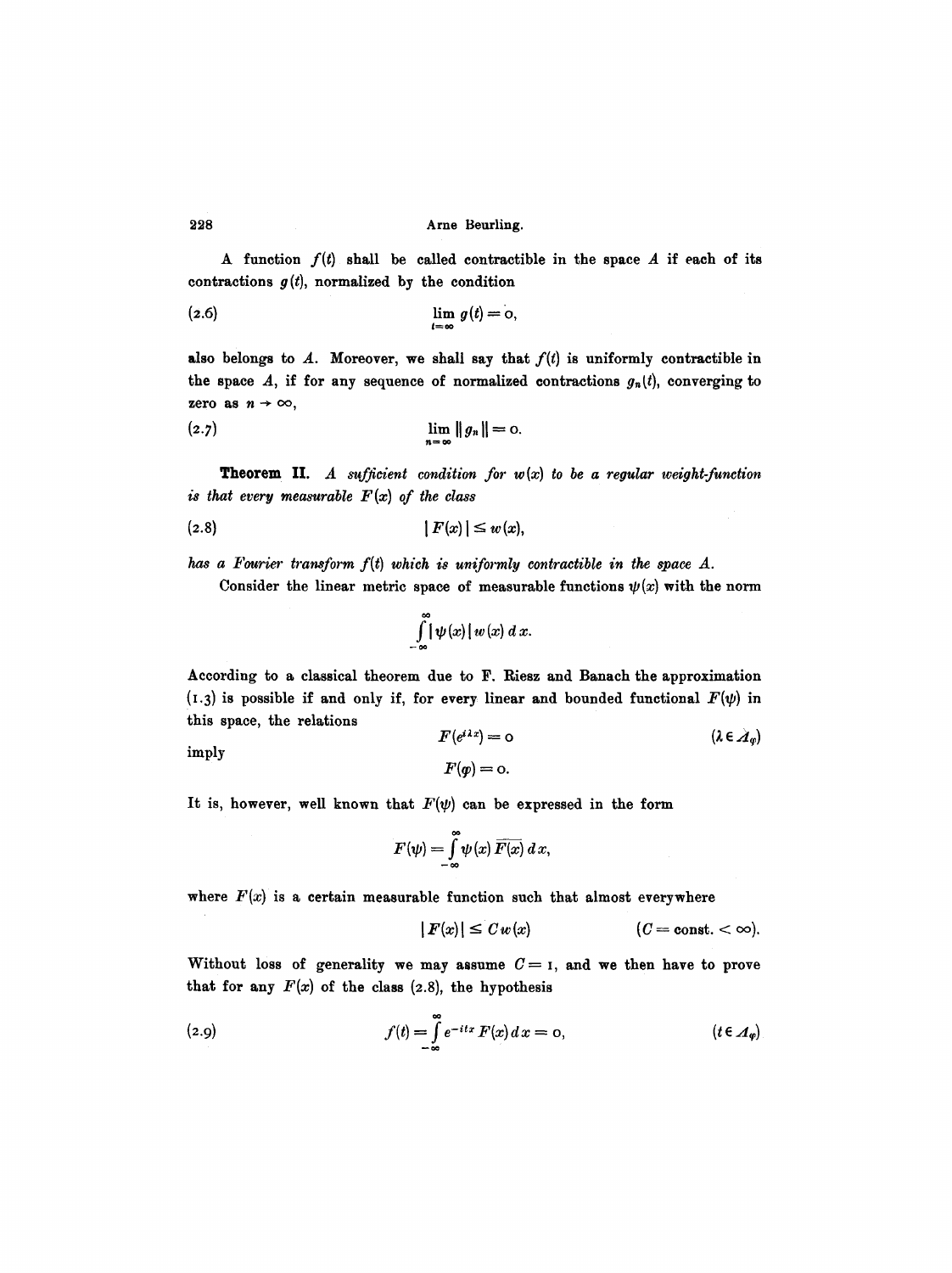implies

(2.10) 
$$
\int_{-\infty}^{\infty} \varphi(x) \overline{F(x)} dx = 0,
$$

provided that  $f(t)$  is uniformly contractible. A very useful tool for the discussion of this integral is the function

(2.11) 
$$
U_{\varphi}(\sigma, t) = \int_{-\infty}^{\infty} e^{-it x - \sigma |x|} \varphi(x) dx, \qquad (\sigma > 0).
$$

 $U_{\varphi}(\sigma, t)$  is a complex-valued harmonic function in the half-plane  $\sigma > 0$ , and it belongs to  $L^2$  in t for any  $\sigma > 0$ , since  $U_{\varphi}(\sigma, t)$  is the Fourier transform of  $e^{-\sigma |x|} \varphi(x)$ . Let us now state the following lemma:

Over any closed interval, entirely contained in the complementary set of  $A_{\varphi}$ ,  $U_{\varphi}(\sigma, t)$  tends uniformly to zero as  $\sigma \rightarrow +\infty$ .

Let a be a point not belonging to  $\mathcal{A}_{\varphi}$ . By the definition of this set, a summable function, say  $G(x)$ , then exists such that

$$
\int_{-\infty}^{\infty} \varphi(x+\tau) \, \overline{G(x)} \, dx = 0, \qquad \qquad (-\infty < \tau < \infty)
$$

whereas  $g(a) \neq 0$ ,  $g(t)$  being the Fourier transform of  $G(x)$ . Since  $g(t)$  is continuous, the property  $g(t) \neq 0$  must hold over a certain closed interval containing  $a$  as inner point. From an argument published elsewhere<sup>s</sup> it follows that  $U_{\varphi}(\sigma, t)$  converges uniformly to zero over this interval as  $\sigma \rightarrow +\infty$ . On applying the Borel-Lebesgue covering theorem, the lemma follows.

Let now  $\varrho_n$  be an infinite sequence of positive numbers tending to zero, and let  $T_{\varrho_n}$  be the contraction defined by (2.1). Put  $f_n(t)=T_{\varrho_n}f(t)$ . By assumption  $f(t)$  is uniformly contractible, hence

(2.12) 
$$
f_n(t) = \int_{-\infty}^{-\infty} e^{-itx} F_n(x) dx, \qquad (F_n \in L^1)
$$

(2.13) 
$$
\lim_{n = \infty} \| F_n \|_1 = 0,
$$

and we may write

$$
(2.14) \qquad \int\limits_{-\infty}^{\infty}\varphi(x)\,\overline{F(x)}\,dx=\int\limits_{-\infty}^{\infty}\varphi(x)\,\overline{F_n(x)}\,dx+\int\limits_{-\infty}^{\infty}\varphi(x)\,(\overline{F(x)}-\,\overline{F_n(x)})\,dx.
$$

229

<sup>&</sup>lt;sup>3</sup> See BEURLING : *Sur une classe de fonctions presque-périodiques*, C. R. de l'Acad. des Sciences, t. 225, pp. 326--7, i947.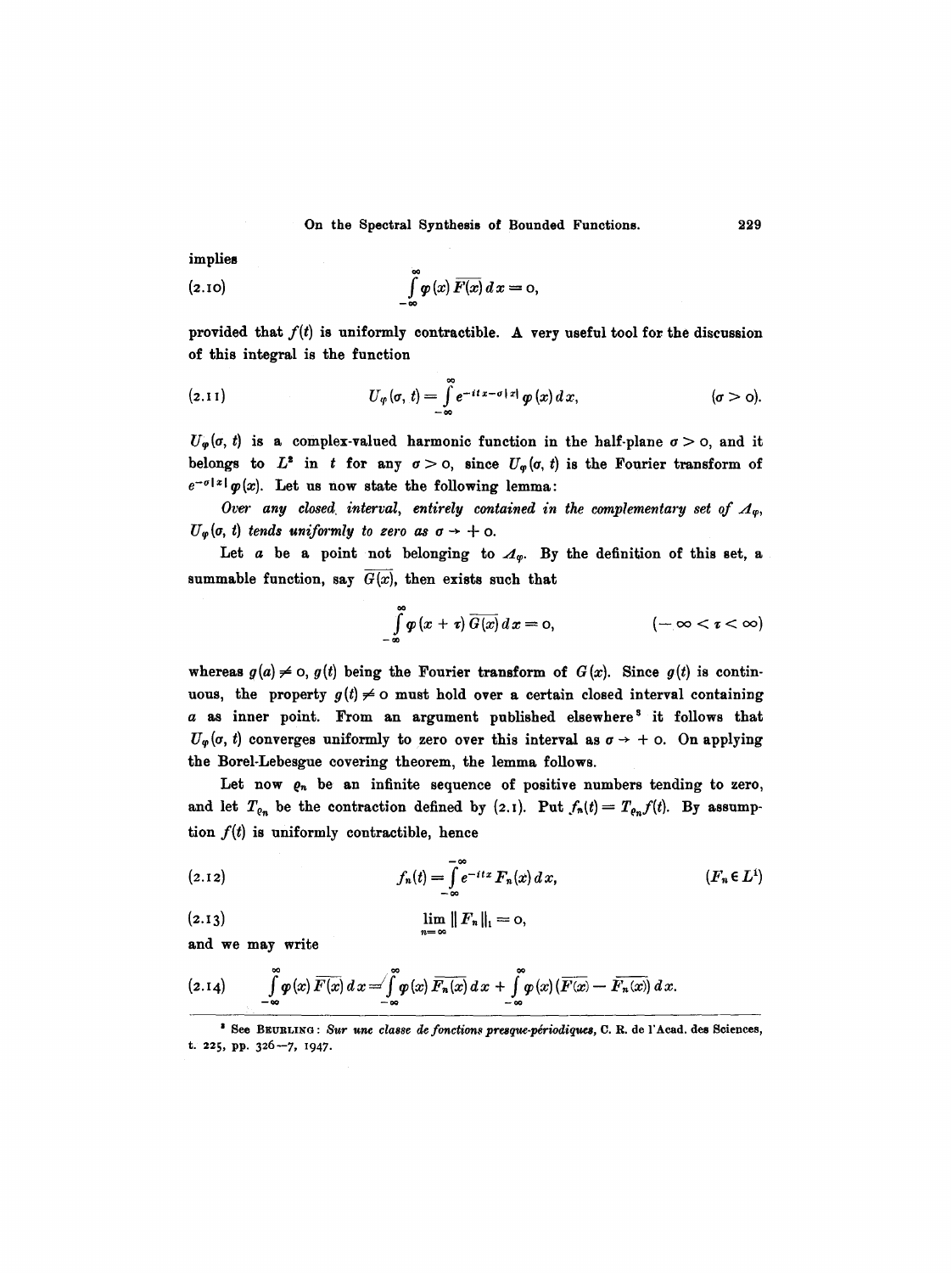Since  $f(t)$  is uniformly continuous and tends to zero for  $t \to \pm \infty$ , it follows from the definition of  $T_{\varrho_n}$  that  $f(t) - f_n(t)$  must vanish outside of a certain finite set  $E_n$  of finite intervals entirely contained in the complement of  $A_{\varphi}$ . According to the lemma,  $U_{\varphi}(\sigma, t)$  then converges uniformly to zero over each of these sets  $E_n$  when  $\sigma \rightarrow +$  0, and we obtain by the Parseval relation

$$
\lim_{\sigma=\pm 0}\int\limits_{-\infty}^{\infty}e^{-\sigma\|x\|}\varphi(x)\big(\overline{F(x)}-\overline{F_n(x)}\big)\,dx=\lim_{\sigma=\pm 0}\frac{1}{2\,\pi}\int\limits_{-\infty}^{\infty}U_\varphi(\sigma,\,t)\big(\overline{f(t)}-\overline{f_n(t)}\big)\,d\,t=\mathrm{0}.
$$

Thus, the second integral of the right hand of  $(2.14)$  must vanish for every n. Hence

$$
\left|\int\limits_{-\infty}^{\infty}\varphi(x)\,\overline{F(x)}\,dx\right|\leq\left\|\varphi\,\right\|_{\infty}\left\|\,F_{n}\,\right\|_{1}\qquad\qquad\left(n=1,\,2,\,\ldots\right)
$$

which by virtue of  $(2.13)$  implies  $(2.10)$  and thus completes the proof.

It should be noted that the concept of minimal extrapolation<sup>4</sup> leads to a condition which is both necessary and sufficient for  $w(x)$  to be a regular weightfunction; viz. that the Fourier transform  $f(t)$  of every  $F(x)$  of the class (2.8) have a minimal extrapolation with respect to the set  $|f(t)| < \delta$ , the spectral mass of which converges to zero for  $\delta \rightarrow \infty$ .

## **3. Negative Definite Functions Applied to Contractions.**

An important tool for the study of contractions in the space  $A$  are integrals of the form

(3.1) 
$$
\lambda(x) = \int_{0}^{\infty} \frac{\sin^2 x \alpha}{\alpha^2} d\mu(\alpha), \qquad (\mu(\alpha)) = 0
$$

where  $\mu(\alpha)$  is a non-decreasing function such that the integral converges for every real  $x^5$ . Remembering that  $2 \sin^2 x = 1 - \cos 2x$ , we immediately find that

$$
\lambda(x) = \lim_{n = \infty} (\psi_n(\mathbf{o}) - \psi_n(x))
$$

<sup>\*</sup> See BEURLING: Sur les intégrales de Fourier absolument convergentes..., C. R. du congrès des mathématiques à Helsingfors 1938.

 $5$  For the general properties of these functions and their interesting connection with certain metrical problems in Hilbert space, see v. NEUMANN and SCHOENBERG: Fourier Integrals and *Metric Geometry, Transactions of the Amer. Math. Soc. V. 50, pp. 467-487, 1941.*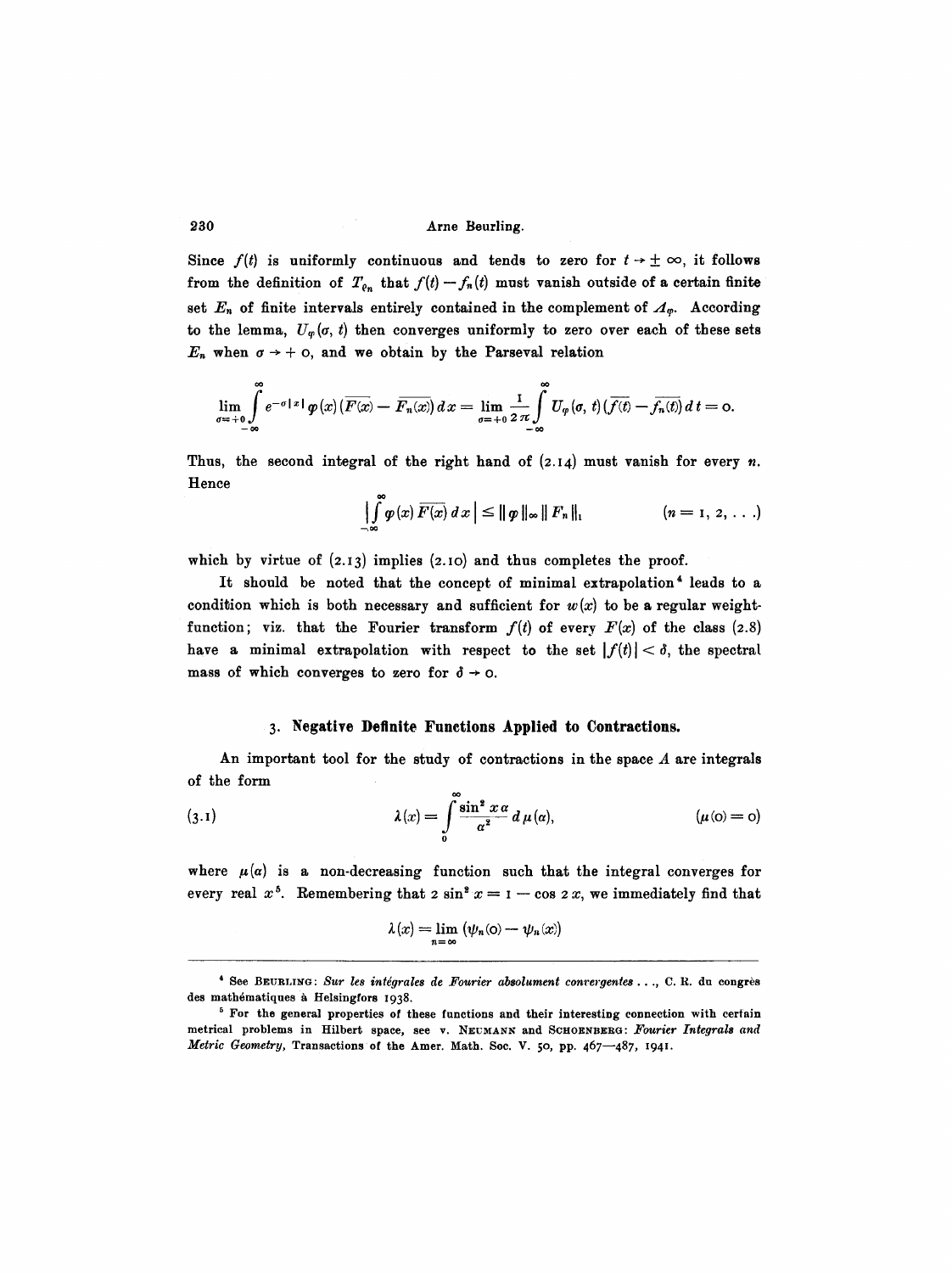where  $\psi_n(x)$  is a sequence of real positive definite functions in the Bochner sense. On account of this fact we shall in this paper briefly call  $\lambda(x)$  a negative definite function.

**Theorem III.** *A function*  $f(t) \in A$  *is uniformly contractible in the space A if there exists a negative definite*  $\lambda(x)$  *such that*  $|F(x)|^2 \lambda(x) + 1/\lambda(x) \in L^1$ . If

(3.2) 
$$
C_1 = \int_{-\infty}^{\infty} \frac{dx}{\lambda(x)}; \quad C_2 = \int_{-\infty}^{\infty} |F(x)|^2 \lambda(x) dx,
$$

*then any normalized contraction g(t) of f(t) satisfies* 

$$
(3.3) \t\t\t ||g|| \leq \sqrt{C_1 C_2}.
$$

Let us first consider the case that  $\mu$  (+ o) = o. Since  $f(t + \alpha) - f(t - \alpha)$  is the Fourier transform of

$$
(e^{-i\alpha x}-e^{i\alpha x})F(x),
$$

we obtain by the Parseval relation, whether the integrals are finite or not,

(3.4) 
$$
\frac{1}{8\pi} \int_{-\infty}^{\infty} |f(t + \alpha) - f(t - \alpha)|^2 dt = \int_{-\infty}^{\infty} |F(x)|^2 \sin^2 x \alpha dx.
$$

Multiplying both sides by  $\alpha^{-2} d \mu(\alpha)$  and integrating over  $(+ \, \text{o}, \, \infty)$  we get by inverting the order of integration,

$$
(3.5) \qquad \frac{1}{8\pi}\int_{-\infty}^{\infty}\int_{+0}^{\infty}\left|f(t+\alpha)-f(t-\alpha)\right|^{2}\alpha^{-2}d\mu(\alpha)\,dt=\int_{-\infty}^{\infty}\left|F(x)\right|^{2}\lambda(x)\left|\,dx\right|
$$

Since the elements of integration are non-negative and the right-hand side is finite these operations are legitimate. Another consequence is that the set  $E$  of numbers  $\alpha \neq 0$  for which (3.4) is finite cannot be empty.

For a normalized contraction we have obviously  $|g(t)| \leq |f(t)|$ . Hence

(3.6)  
\n
$$
\lim_{t=\pm \infty} g(t) = 0.
$$
\nDefining  
\n
$$
G_n(x) = \frac{1}{2\pi} \int_{-n}^{n} e^{itx} g(t) dt, \qquad (n = 1, 2, ...)
$$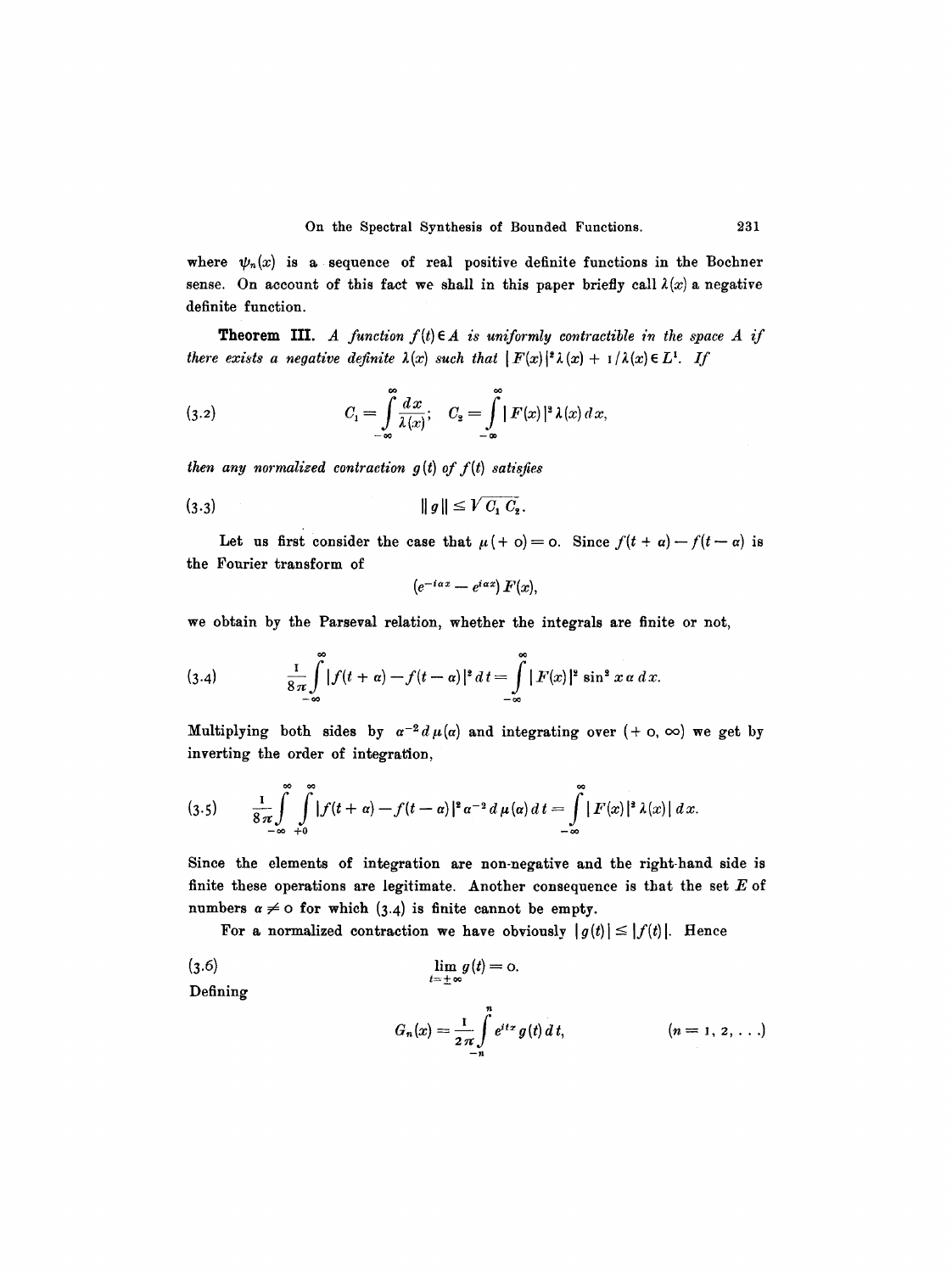we may write

$$
\frac{1}{2\pi}\int_{-n}^{n}e^{itx}\left(g(t+\alpha)-g(t-\alpha)\right)dt=\left(e^{-i\alpha x}-e^{i\alpha x}\right)G_n(x)+H_n(x),
$$

where the sequence  $H_n(x)$ , according to the Parseval relation and (3.6) converges to o in the metric of the space  $L^2$  for any finite  $\alpha$ . Let  $\alpha$  be a number of the set E. Then  $g(t + \alpha) - g(t - \alpha)$  must belong to  $L^2$ , and the Plancherel theorem yields that the sequence

$$
(3.7) \qquad (e^{-i\alpha x}-e^{i\alpha x}) G_n(x), \qquad (n=1, 2, \ldots)
$$

converges in the metric of  $L^2$  to a certain function which we can write in the form

$$
(e^{-iax}-e^{iax}) G(x).
$$

This  $G(x)$  is defined almost everywhere and obviously possesses the property that for any  $\beta \in E$  the sequence corresponding to (3.7) converges to

$$
(e^{-i\beta x}-e^{i\beta x}) G(x).
$$

It follows by the Parseval relation, for any  $\alpha$ , that

(3.8) 
$$
\frac{1}{8\pi}\int_{-\infty}^{\infty} |g(t+a)-g(t-a)|^2 dt = \int_{-\infty}^{\infty} |G(x)|^2 \sin^2 x \alpha dx,
$$

both sides being simultaneously finite or infinite. This integral being dominated by  $(3.4)$ , the operations which led to  $(3.5)$  now yield,

$$
(3.9) \qquad \frac{1}{8\pi}\int_{-\infty}^{\infty}\int_{+0}^{\infty}\left|g\left(t+\alpha\right)-g\left(t-\alpha\right)\right|^{2}\alpha^{-2}d\,\mu(\alpha)\,d\,t=\int_{-\infty}^{\infty}\left|G\left(x\right)\right|^{2}\lambda(x)\,dx.
$$

Denoting this functional by  $W(g)$ , we have evidently for any contraction  $g(t)$  of  $f(t)$ 

$$
(3.10) \t\t W(g) \leq W(f) = C_2.
$$

Thus, by the Schwarz' inequality

$$
\left\{\int_{-\infty}^{\infty} |G(x)| dx\right\}^2 \leq W(g) \int_{-\infty}^{\infty} \frac{dx}{\lambda(x)} \leq C_1 C_2
$$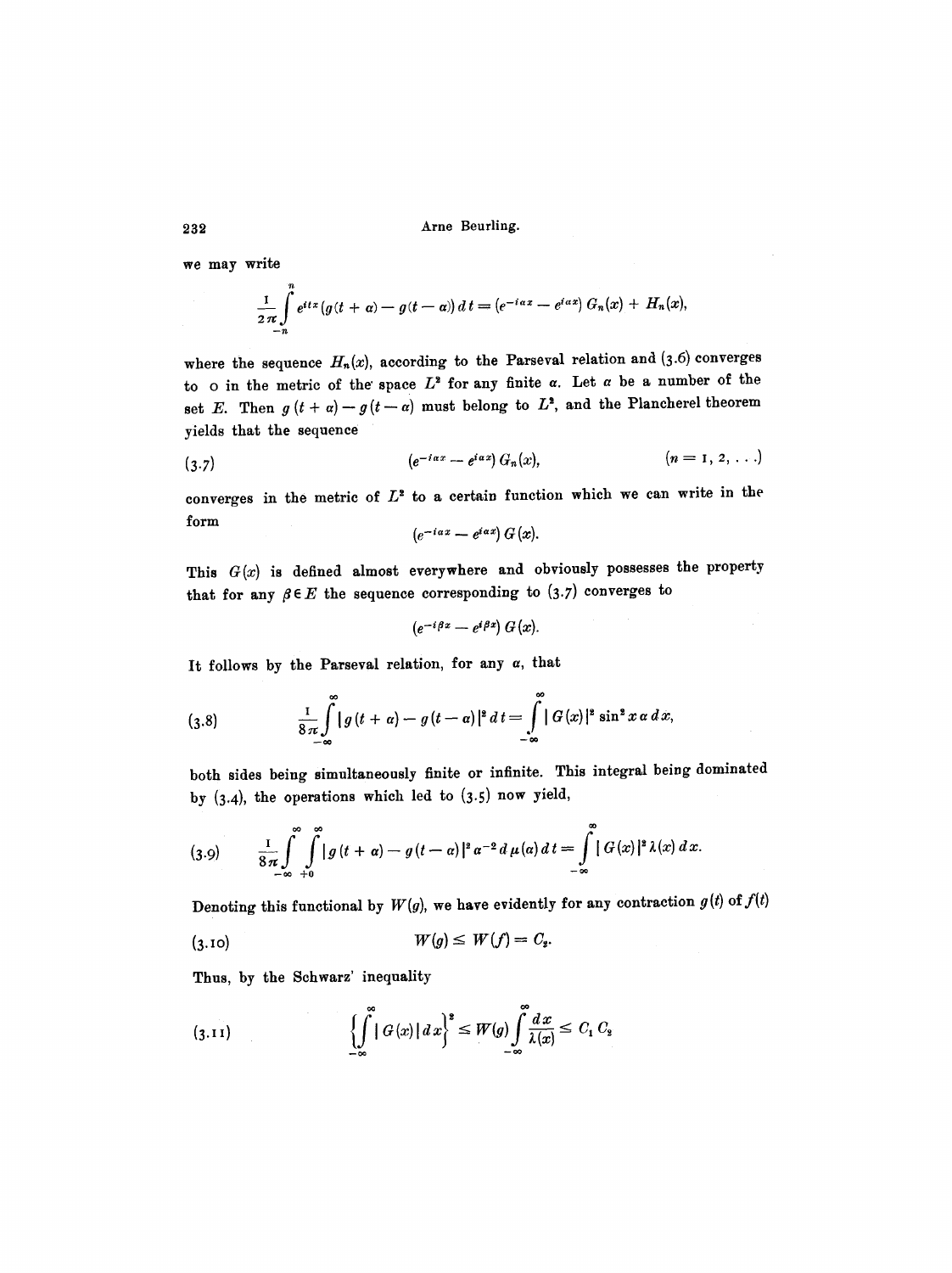Hence  $G(x) \in L^1$ , and the function

$$
g_1(t) = \int_{-\infty}^{\infty} e^{-itx} G(x) dx
$$

belongs to the space  $A$ . Let now  $\alpha$  be a fixed number of the set  $E$ . According to (3.8) the two functions  $g(t + a) - g(t - a)$  and  $g_1(t + a) - g_1(t - a)$  belong to  $L^2$  and their Fourier-Plancherel transform must coincide almost everywhere. Thus  $g(t) - g_1(t)$  is a continuous function of period  $2\alpha$ , tending to zero for  $t \to \infty$ . This implies  $g(t) = g_1(t)$  and the relation (3.3) is established.

It remains to prove that  $f(t)$  is uniformly contractible, i.e. that for any sequence  $g_n(t)$  of normalized contractions converging to zero,

$$
\lim_{n=\infty}||g_n||=\text{0}.
$$

Observing that

$$
||g_n||^2 \leq C_1 W(g_n),
$$
  
\n
$$
\lim_{n=\infty} |g_n(t+a) - g_n(t-a)|^2 = 0,
$$
  
\n
$$
|g_n(t+a) - g_n(t-a)|^2 \leq |f(t+a) - f(t-a)|^2,
$$

the Lebesgue theorem of dominated convergence yields

$$
\lim_{n=\infty} W(g_n)=0,
$$

which proves the uniform contractibility of  $f(t)$ .

In the case  $\mu$ (+ o) > o we have

 $\sim$ 

$$
\lambda(x) = \mu(\alpha) + \lambda^2 + \int_{0}^{\infty} \frac{\sin^2 x \alpha}{\alpha^2} d\mu(\alpha),
$$

and it is readily seen that the previous proof remains valid if we add the term

$$
\frac{\mu(+\mathrm{o})}{2\pi}\int\limits_{-\infty}^{\infty}|f'(t)|^2\,dt
$$

to the expression for  $W(f)$ ,  $f'(t)$  being the derivative of  $f(t)$  which in this case must exist and belong to  $L^2$ .

 $30 - 48173$ . Acta mathematica. 81. Imprimé le 27 avril 1949.

**233**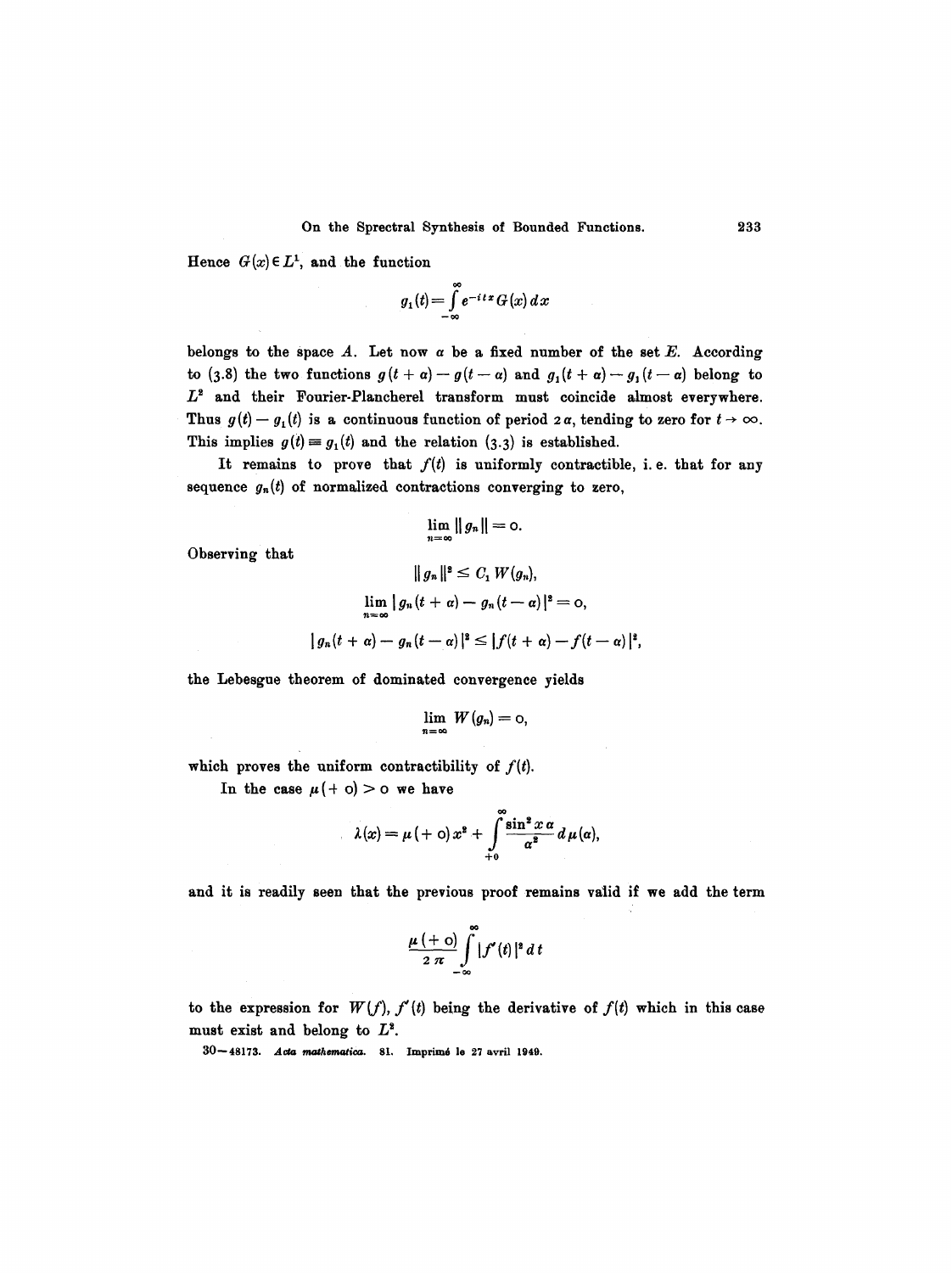# 4. On Negative Definite  $\lambda(x)$  Connected with Certain Monotonic Functions.

The result in this section depends on some elementary properties of monotonic functions, which we shall divide upon the following three lemmas.

**Lemma I.** Let  $0 < \alpha < 1 < \beta$ , and let  $F(x)$  be non-increasing and summable *over*  $o < x < \infty$ . Then  $F(x)$  possesses a majorant  $H(x)$  with the properties:  $x^a H(x)$ *is non-increasing,*  $x^{\beta} H(x)$  *is non-decreasing and* 

(4.1) 
$$
\int_{0}^{\infty} H(x) dx \leq \frac{\beta}{(1-\alpha)(\beta-1)} \int_{0}^{\infty} F(x) dx.
$$

Assume  $F(x)=F(x-\mathrm{o})$ , and let  $G(x)$  be the least majorant of  $F(x)$  such that  $x^{\beta}G(x)$  is non-decreasing over  $0 < x < \infty$ . Since  $x^{\beta}F(x)$  must tend to zero for  $x \to 0$ , the existence of  $G(x)$  is assured. If  $F(x) \neq G(x)$  the set where  $F(x) < G(x)$  is formed by a sequence of non overlapping intervals. Let  $x_0$  and  $x_1 \leq \infty$  be the endpoints of one of them, say  $\omega$ , then

$$
x_0^{\beta} F(x_0) = x_1^{\beta} F(x_1)
$$
  
\n
$$
G(x) = \left(\frac{x_0}{x}\right)^{\beta} F(x_0), \qquad (x \in \omega)
$$

where the first relation is valid only if  $x_1 < \infty$ . Consider now in a rectangular system of coordinates  $(x, y)$  the graph C of the function  $y = F(x)$ . To the interval  $\omega$  assigne the rectangle  $R_{\omega}$ ,

$$
0 < x < x_0, \quad F(x_1) < y < F(x_0),
$$

lying entirely between  $C$  and the x-axis and covering an area

$$
R_{\omega} = (F(x_0) - F(x_1)) x_0.
$$

Comparing  $R_{\omega}$  with

$$
A_{\omega} = \int_{x_0}^{x_1} G(x) dx = \frac{F(x_0) x_0^{\beta}}{\beta - 1} (x_0^{1-\beta} - x_1^{1-\beta})
$$

we obtain

$$
\frac{A_{\omega}}{R_{\omega}} = \frac{1}{\beta - 1} \frac{1 - \left(\frac{x_0}{x_1}\right)^{\beta - 1}}{1 - \left(\frac{x_0}{x_1}\right)^{\beta}} \le \frac{1}{\beta - 1}.
$$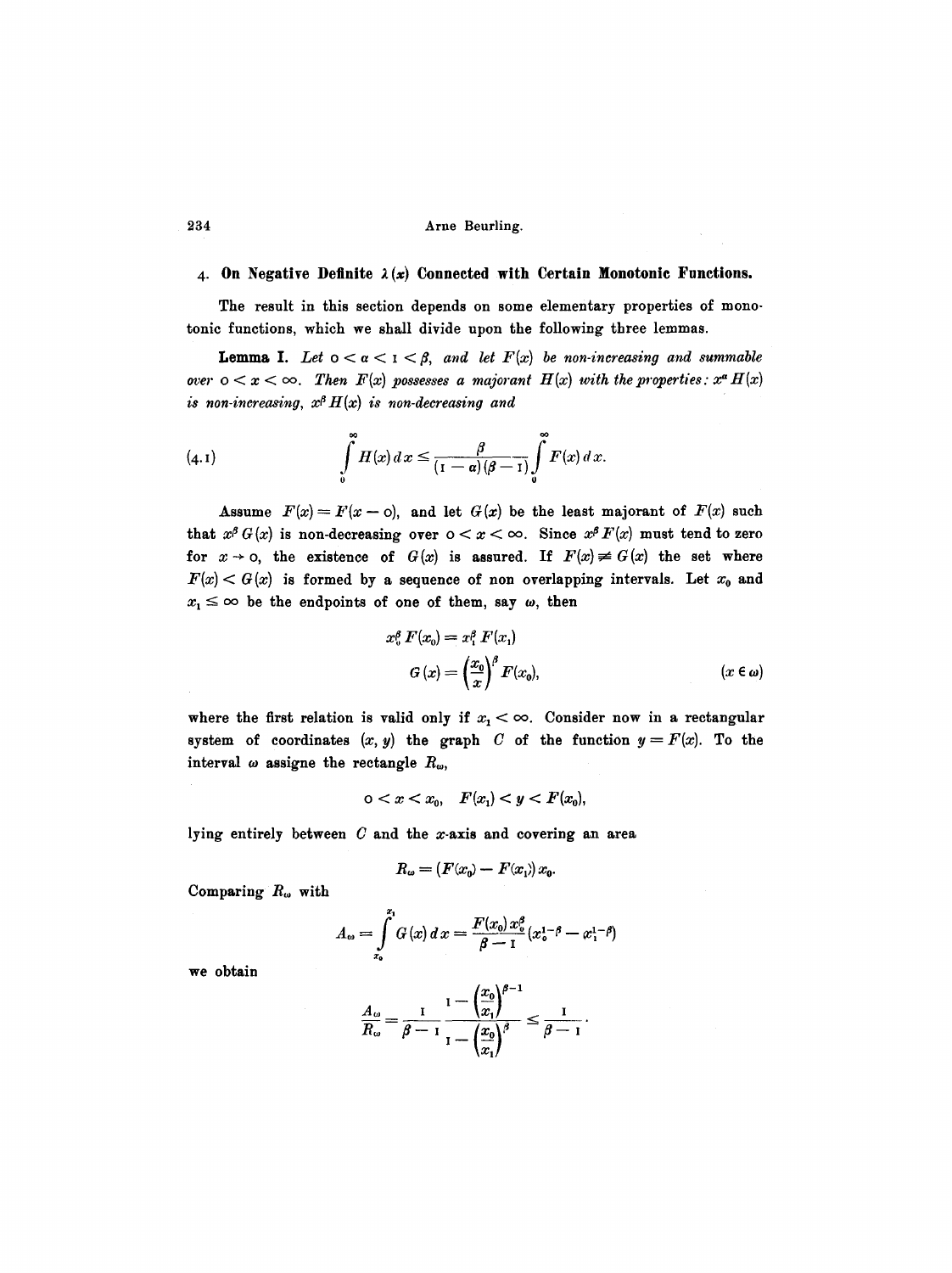Since the rectangles corresponding to different intervals have no point in common, we get by summation over all  $\omega$ ,

$$
\int\limits_{F<\sigma}G(x)\,dx\leq \frac{1}{\beta-1}\sum R_{\omega}\leq \frac{1}{\beta-1}\int\limits_{0}^{\infty}F(x)\,dx.
$$

Consequently,

(4.2) 
$$
\int_{0}^{\infty} G(x) dx = \int_{F < G} + \int_{F = G} G(x) dx \leq \frac{\beta}{\beta - 1} \int_{0}^{\infty} F(x) dx.
$$

The function  $G(x)$  thus obtained is continuous for  $x > 0$ , and furthermore non-increasing and summable. Hence  $x^{\alpha} G(x)$  must tend to zero for  $x \to \infty$ , and  $G(x)$  possesses a least majorant  $H(x)$  such that  $x^{\alpha}H(x)$  is non-increasing. From the fact that  $x^{\beta-\alpha}$  is increasing with x, it follows that  $x^{\beta}H(x)$ , like  $x^{\beta}G(x)$ , is a non-decreasing function, and it remains only to prove that  $(4.1)$  holds for  $H(x)$ . If the set where  $G(x) < H(x)$  is not empty, it is formed by open finite intervals, and if  $(x_0, x_1)$  is one of these,

$$
x_{\circ}^{\alpha} G(x_{0}) = x_{1}^{\alpha} G(x_{1})
$$
  

$$
H(x) = \left(\frac{x_{0}}{x}\right)^{\alpha} G(x_{0}); \quad G(x) \ge G(x_{1}), \quad (x_{0} < x < x_{1}).
$$

Thus,

$$
\int_{\frac{x_0}{x_0}}^{\frac{x_1}{x_1}} H(x) dx \leq \frac{1}{1-\alpha} \frac{1-\left(\frac{x_0}{x_1}\right)^{1-\alpha}}{1-\frac{x_0}{x_1}} \leq \frac{1}{1-\alpha},
$$

and we obtain

(4.3) 
$$
\int_{0}^{\infty} H(x) dx \leq \frac{1}{1-\alpha} \int_{0}^{\infty} G(x) dx,
$$

which proves the lemma. It is also readily seen that  $H(x)$  is the least majorant of its kind.

**Lemma II.** Let  $\mu(\alpha)$  of formula (3.1) be non-decreasing over  $0 \leq \alpha < \infty$ , and *such that for a certain p,*  $0 < p < 2$ ,  $\alpha^{p-2} \mu(\alpha)$  *is non-increasing for*  $\alpha > 0$ . Then  $\lambda(x)$  satisfies the *inequalities* 

$$
\frac{2}{3} \leq \frac{\lambda(x)}{x^2 \mu\left(\frac{1}{x}\right)} \leq \frac{2}{p}, \qquad (x > 0).
$$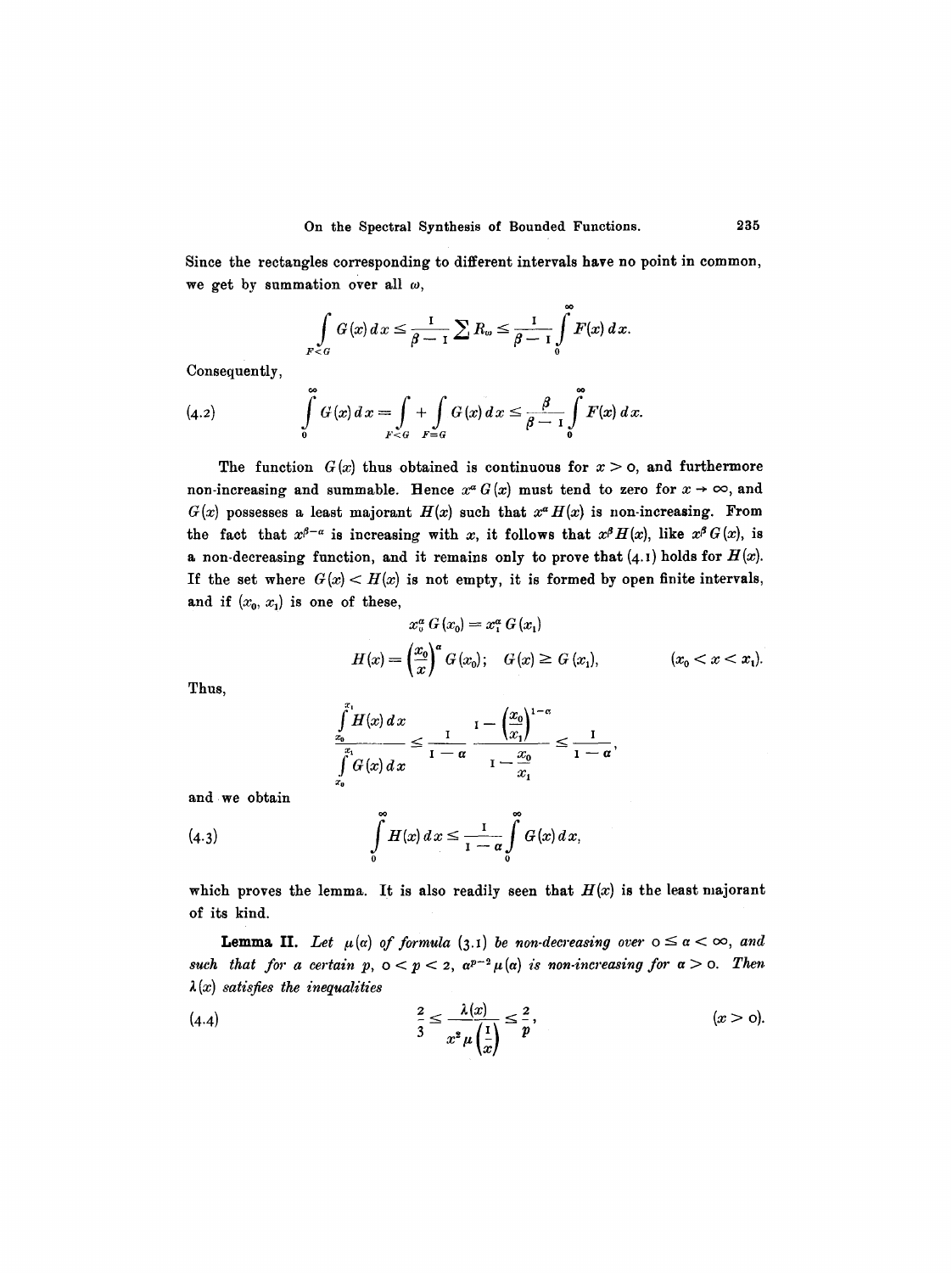Observing that  $\sin 1 > \frac{1}{5}$ , we get in  $0 \le \alpha \le 1$ ,

$$
(4.5) \qquad \qquad \left(\frac{\sin a}{a}\right)^2 > \frac{2}{3}.
$$

Hence, if we replace the integration variable  $\alpha$  with  $\alpha/x$ ,

$$
\frac{\lambda(x)}{x^2} = \int\limits_0^\infty \left(\frac{\sin\,\alpha}{a}\right)^2 d\mu\left(\frac{a}{x}\right) \geq \frac{2}{3}\,\mu\left(\frac{1}{x}\right).
$$

On the other hand we have by assumption

$$
\mu\left(\frac{\alpha}{x}\right) \leq \alpha^{2-p} \mu\left(\frac{1}{x}\right), \qquad (\alpha \geq 1),
$$

and since  $h(\alpha) =$ Min (I,  $\alpha^{-2}$ ) is a non-increasing majorant of the kernel (4.5) we obtain by partial integration,

$$
\frac{\lambda(x)}{x^2} \le \int_0^{\infty} h(\alpha) d\mu \left(\frac{\alpha}{x}\right) = -\int_0^{\infty} \mu \left(\frac{\alpha}{x}\right) d h(\alpha) \le
$$
  

$$
\le 2 \mu \left(\frac{1}{x}\right) \int_1^{\infty} \alpha^{-1-p} d\alpha = \frac{2}{p} \mu \left(\frac{1}{x}\right).
$$

**Lemma III.** Let  $F(x)$  be non-increasing and summable over  $0 < x < \infty$ . Then *a negative definite function* 2(x) *exists such that* 

$$
(4.6) \t\t\t F(x) \le \frac{1}{\lambda(x)}, \t\t\t (x > 0)
$$

$$
\int\limits_0^1\frac{dx}{\lambda(x)}\leq 24\int\limits_0^1F(x)\,dx,
$$

$$
\sum_{1}^{\infty} \frac{1}{\lambda(n)} \leq 24 \int_{0}^{\infty} F(x) dx.
$$

Let  $H(x)$  be the majorant of  $F(x)$  which correspond to the special case  $\alpha = 1/2$ ,  $\beta = 2$ , of Lemma I. Then, according to (4.1),

$$
\int\limits_{0}^{\infty} H(x)\,d\,x \leq 4\int\limits_{0}^{\infty} F(x)\,d\,x.
$$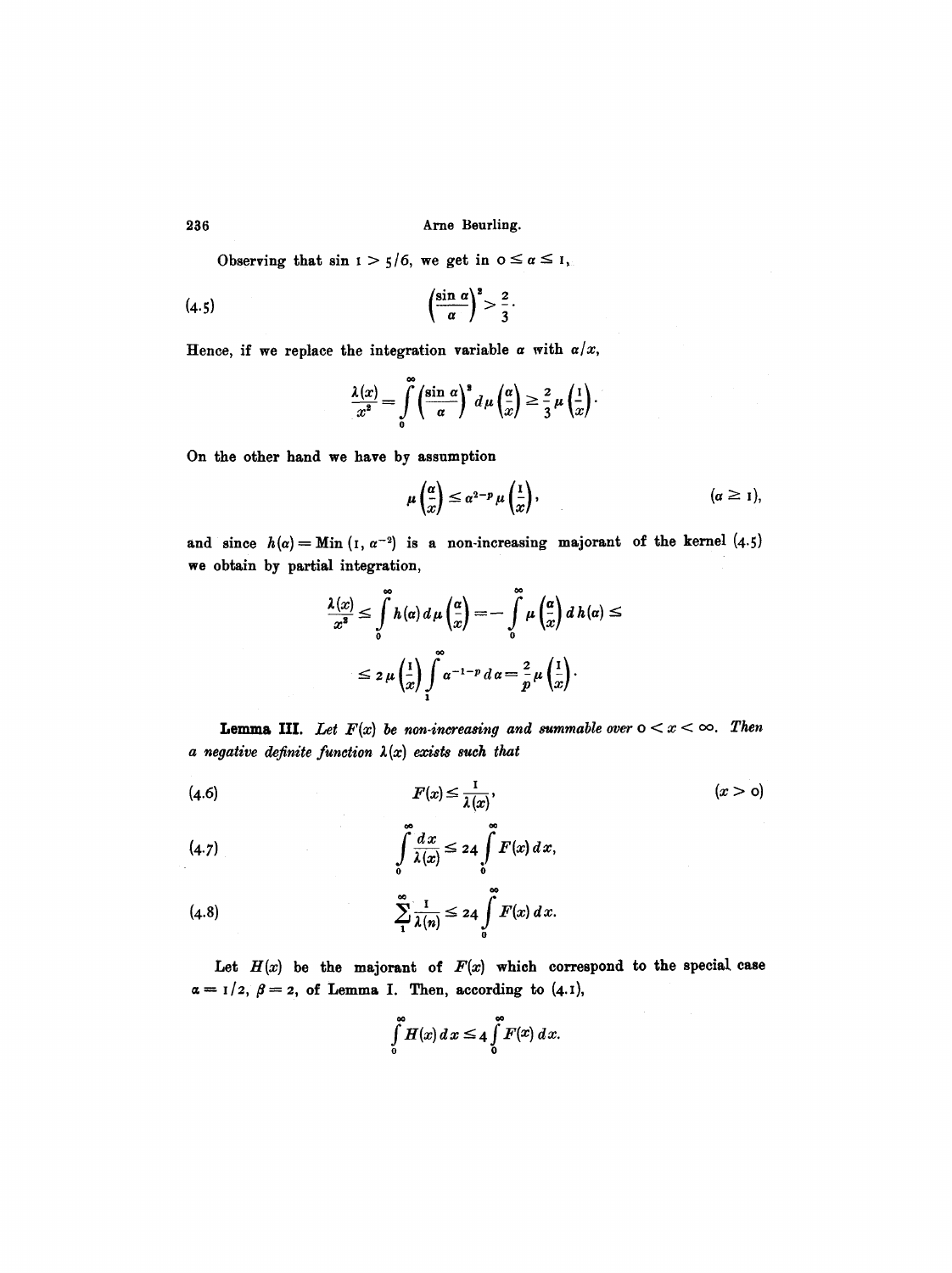By taking

$$
\mu(\mathbf{o}) = \mathbf{o}
$$
  

$$
\mu\left(\frac{1}{x}\right) = \frac{1}{4x^2 H(x)}, \qquad (\mathbf{o} < x < \infty)
$$

the conditions of Lemma II are satisfied with  $p = 1/2$ , and we obtained by (4.4),

$$
\tfrac{1}{6} \leq \lambda(x) H(x) \leq 1.
$$

Then  $(4.7)$  and  $(4.8)$  follow, the latter inequality by the fact that  $H(x)$  is nonincreasing.

Now we can immediately establish the following property of the subset  $A^*$  of  $A$ .

**Theorem IV.** *Every*  $f(t) \in A^*$  *is uniformly contractible in the space A, and for any normalized contraction*  $g(t)$  *of*  $f(t)$  *(* $\neq$  *o) we have* 

$$
(4.9) \t\t\t ||g|| < 5 ||f||^*.
$$

Applying Lemma III to the non-increasing function  $F^*(x)$  defined by (2.4) we obtain a negative definite  $\lambda(x)$  such that for  $C_1$  and  $C_2$  of formula (3.2),

$$
C_1 = \int_{-\infty}^{\infty} \frac{dx}{\lambda(x)} \le 24 \int_{-\infty}^{\infty} F^*(x) dx = 24 ||f||^*
$$
  

$$
C_2 = \int_{-\infty}^{\infty} |F(x)|^2 \lambda(x) \le \int_{-\infty}^{\infty} |F(x)| dx = ||f||.
$$

It follows then from Theorem III that  $f(t)$  is uniformly contractible, and by (3.3),

$$
\|g\| \le V_{24} \|f\| \|f\|^*,
$$

which is sharper than  $(4.9)$ . Furthermore, Theorem I of the Introduction follows directly from Theorem II and Theorem IV.

Let us also apply the previous argument to the absolute convergence of contracted Fourier series.

**Theorem** V. *Let* 

$$
f(\theta) = \sum_{-\infty}^{\infty} a_n e^{in\theta}, \qquad (a_0 = 0)
$$

16